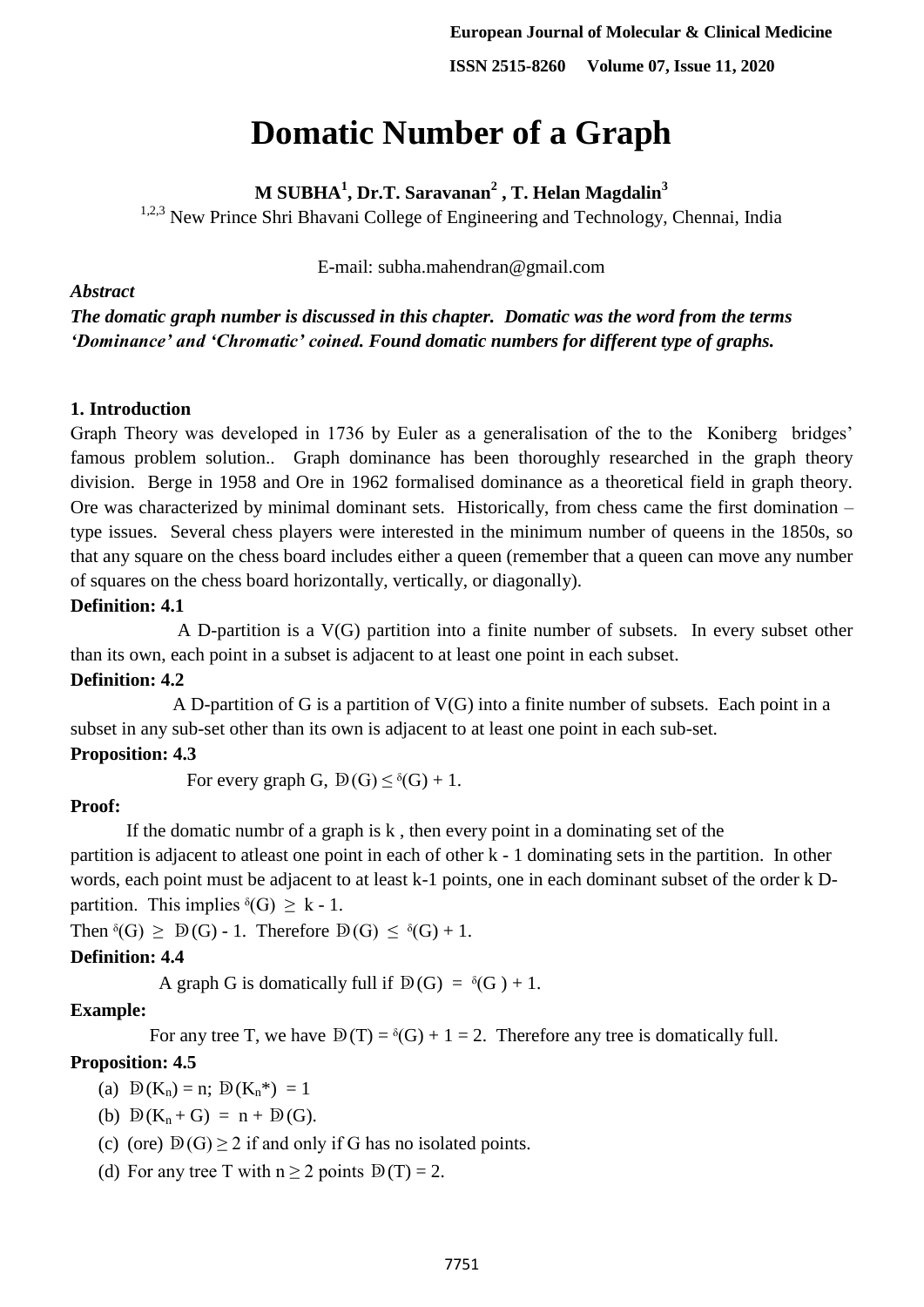- (e) For any  $n \ge 3$ ,  $D(C_{3n}) = 3$ ,  $D(C_{3n+1}) = D(C_{3n+2}) = 2$ .
- (f) For any  $2 \le r \le s$ ,  $D(K_{r,s}) = r$ .

# **Proof:**

In the graph  $K_n$ , each point is adjacent to all other points. Then each point is a dominating set. There are n dominating sets. That is  $D(K_n) = n$ . In  $K_n^*$ , we have n-isolated points. We have only one dominating set.

Therefore  $D(K_n^*)=1$ .

(a) In the join  $(K_n + G)$  of two graphs, every point in  $K_n$  is adjacent to every point of the graph G. Then each point in  $K_n$  is a dominating set. By the definition of joint of two graphs, each dominating set of G is also a dominating set of  $K_n + G$ . The maximum number of dominating set in G is  $D(G)$ . Therefore the maximum number of dominating set in  $K_n + G$  is  $n + D(G)$ . Hence  $D(K_n + G) = n + D(G)$ .

(b) By a theorem , if there is a set S of minimal dominating set of graph without isolated points, then V - S is also a dominating set. Therefore G has atleast two dominating sets.

Hence  $D(G) > 2$ .

Conversely, suppose  $D(G) \geq 2$ . Suppose G has isolated points then G has only one dominating set.

That is  $D(G) = 1$ , a contradiction. Therefore, G has no isolated points.

 $(c)$ Since T has no isolated points, by proposition 4.5 $(c)$ 

 $D(T) \geq 2.$  (1) For every graph G,  $D(G) \leq \delta(G) + 1$ For a tree T,  $\delta(T) = 1$ Then  $D(T) \leq 2$ . (2) From (1) and (2), we get  $D(T) = 2$ . (d)For any cycle  $C_n$ ,  $D(C_n) \leq \delta +1 = 2 + 1 = 3$ . Consider  $C_{3n}$ . Let  $1,2,...$  3n denote the points of  $C_{3n}$ .  $D_1 = \{1, 4, 7, \ldots, \ldots, 3n-2\},\$  $D_2 = \{2,5,8,\ldots,\ldots,3n-1\}$  and  $D_3 = \{3,6,9,\ldots,3n\}$  are dominating sets. Hence  $D(C_{3n}) = 3$ . Next we prove that  $D(C_{3n+1}) = D(C_{3n+2})$ . Consider  $C_{3n+1}$ . Each minimum dominating set consists of  $n + 1$  points.  $C_{3n+1}$  has at most two dominating sets.

Therefore  $D(C_{3n+2}) = 2$ .

(e) Let  $V = V_1 \cup V_2$  be the bipartition of V, and  $|V_1| = r$ ,  $|V_2| = s$  and  $2 \le r \le s$ . Each dominating set consists of one point from  $V_1$  and another point from  $V_2$ . Hence each dominating set consists of at least two points. The maximum number of dominating sets in  $K_{r,s}$  is r. Therefore  $D(K_{r,s}) = r$ . **Remark:** 

 $\mathbb{D}(K_{1,1}) = 2$ . It does not satisfy  $\mathbb{D}(K_{r,s}) = 2 \neq 1 = r$ if  $r = s = 1$ .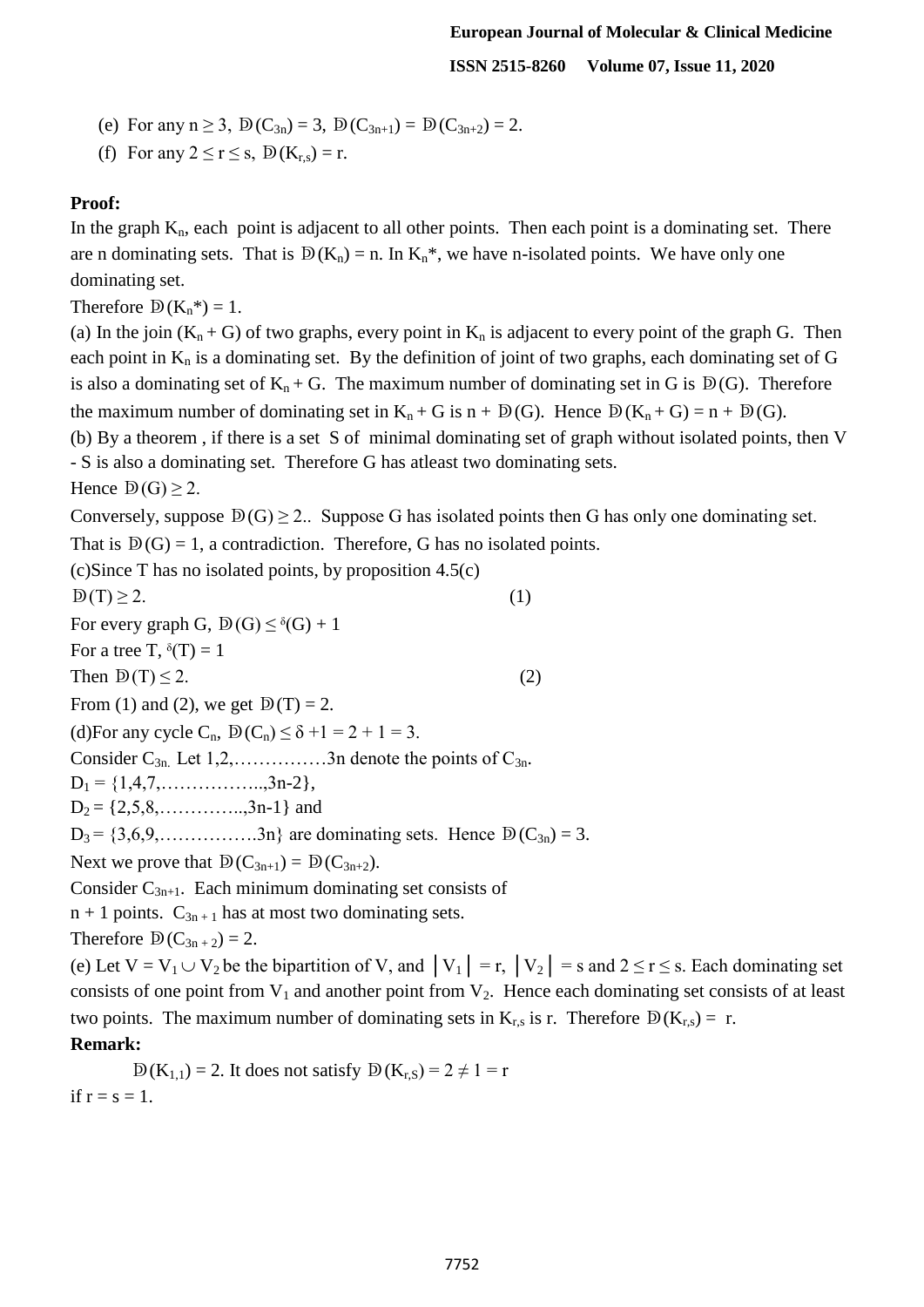**ISSN 2515-8260 Volume 07, Issue 11, 2020**

#### **Proposition: 4.6**

For every graph G having n points,

 $D(G) + D(G^*) \leq n + 1$ .

## **Proof:**

By proposition 4.3,  $\mathbb{D}(G) \leq \delta(G) + 1$  (1) and  $D(G) < \delta(G) + 1 < \Delta(G^*) + 1$  (2) Therefore  $D(G) + D(G^*) \leq \delta(G) + \Delta(G^*) + 2$  $=$   $\delta(G)$  + n- 1 -  $\delta(G)$  + 2 = n + 1  $D(G) + D(G^*) \leq n + 1$ .

### **Theorem 4.7**

Let G have n points, then  $D(G) + D(G^*) = n + 1$  if and only if  $G = K_n$  or  $K_n^*$ 

#### **Proof:**

Suppose  $G = K_n$  or  $K_n^*$ . Then  $D(K_n) = n$ ,  $D(K_n^*) = 1$ 

If  $G = K_n$ , then  $D(K_n) + D(K_n^*) = n+1$ .

If  $G = K_n^*$ , then  $D(K_n) + D(K_n^*) = D(K_n^*) + D(K_n^{**}) = 1 + n$ . Conversely, suppose  $D(G) + D(G^*) =$  $n + 1$ , we have to prove that,  $G = K_n$  or  $K_n^*$ .

Suppose, contrary to the assertion that  $G \neq K_n$  or  $K_n^*$  have n points and  $D(G) + D(G^*) = n + 1$ . **Case: (i)** 

If  $\delta(G) = 0$ , then  $D(G) = 1$ .

G has an isolated point and G has a point u of degree n-1. Hence  $G^* = K_1 + F$ , where F has n - 1 points and  $F \neq K_{n-1}$ , otherwise  $G^* = K_n$  which is not possible as  $G \neq K_n$  which is not possible as  $G \neq K_n$  or  $K_n^*$ . As F is not complete graph,  $D(F) < n - 1$ 

 $\mathbb{D}(G) + \mathbb{D}(G^*) = \mathbb{D}(G) + \mathbb{D}(K_1 + F)$  $= D(G) + 1 + D(F)$  since  $D(K_1 + F) = 1 + D(F)$  $= 1 + 1 + D(F)$  since  $D(G) = 1$  $= 2 + D(F) < 2 + n - 1.$ 

 $D(G) + D(G^*) < n - 1$ , a contradiction.

**Case: (ii)** 

 $0 < \delta(G) < n / 2$  (1)

By assumption,  $D(G^*) + D(G) = n + 1 - D(G)$ 

 $\geq$  (n + 1) -  $\delta$ (G) + 1, by proposition 4.3

```
Therefore, D(G^*) \geq n - \delta(G)
```
If all dominating sets in maximum D-partition of  $G^*$  have at least two points,

Then  $n \ge 2D(G^*) \ge 2(n - \delta(G)) = 2n - 2\delta(G)$  by (2)  $> 2n - n$ (Since  $2 \delta(G) < n$ ,  $-2\delta(G) > -n$ )  $n > n$ . This is a contradiction. Hence some point v dominates G\*.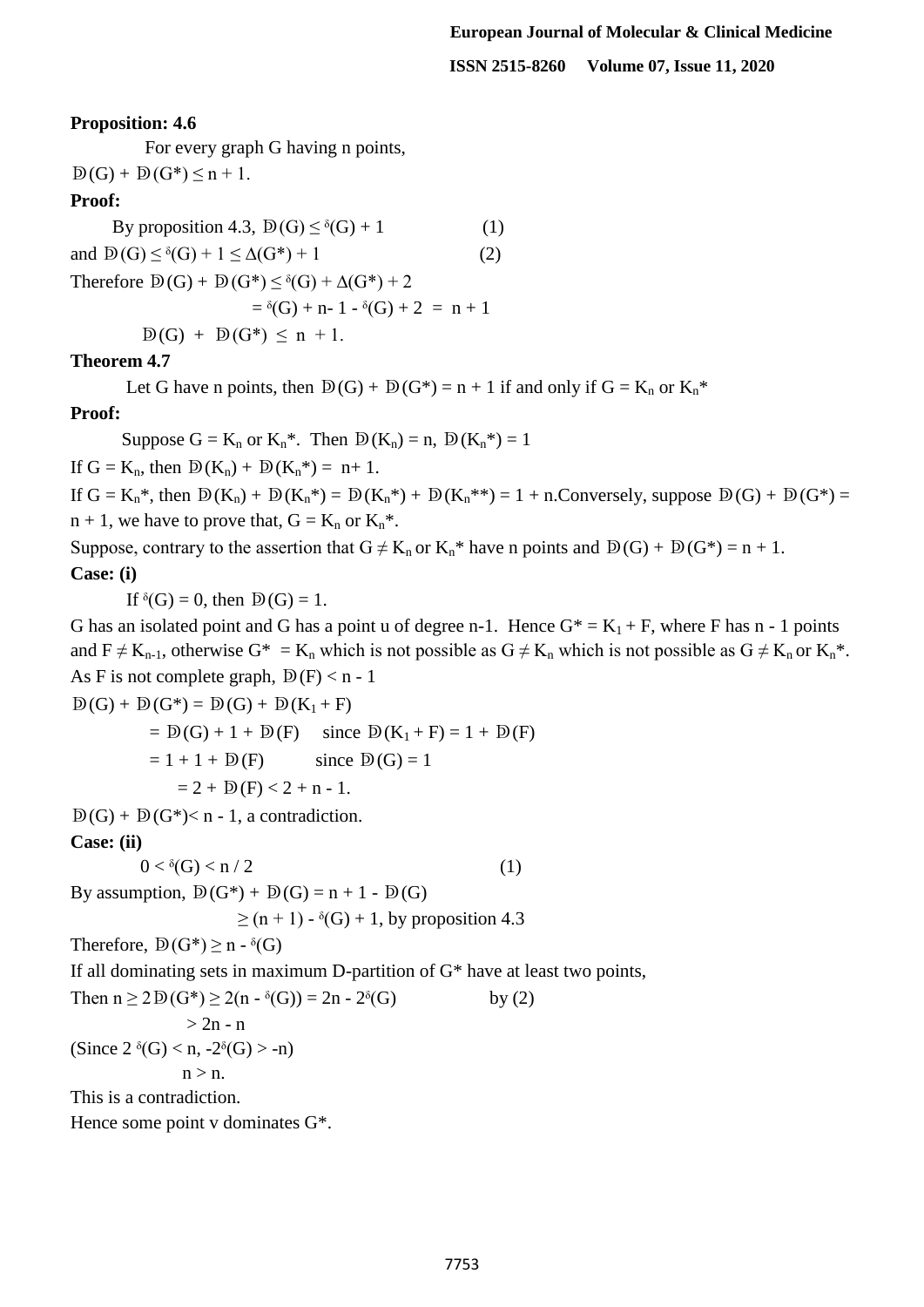**ISSN 2515-8260 Volume 07, Issue 11, 2020**

Therefore,  $deg_G(v) = n-1$  and  $deg_G(v) = 0$ . Hence  $\delta(G) = 0$ . This is contradiction to (1)

## **Case: (iii**)

 $n / 2 \leq \delta(G) < n - 1$  (3)

In this case, since for every graph of n points,

 $\delta(G) + \delta(G^*) \leq n - 1$  $\delta(G) \leq n - 1 - \delta(G)$  $\leq n - 1 - (n/2)$  $\leq (n/2) -1$  by (3) If  $\delta(G^*) = 0$ , apply case(i) to G, otherwise apply case(ii) to  $G^*$ .

Hence proved the statement .

# **Theorem: 4.8**

For every graph G with n points,  $D(G) + yG \le n + 1$ , with equality if and only if  $G = K_n$  or  $K_n^*$ .

## **Proof:**

If  $G = K_n$ ,  $D(G) = n$  and  $\sqrt{G} = 1$ . If  $G = K_n^*$ , then  $D(G) = 1$  and  $\sqrt{(G)} = n$ . If  $G = K_n$  or  $K_n^*$ , then  $D(G) + \sqrt{G} = n + 1$ . If  $D(G) + \sqrt{G} = n + 1$ , we have to prove that  $G = K_n$  or  $K_n^*$ If G has n points and  $G \neq K_n$  or  $K_n^*$ , then we shall prove that  $D(G) + V(G) < n + 1$ . If G has n points and maximum degree  $\Delta$ , then  $\mathcal{Y}(G) \leq n - \Delta(G)$ Hence  $\sqrt{(G)} \leq n - \delta(G)$  (1) Since  $\delta(G) \leq \Delta(G)$ ,  $-\Delta(G) \leq -\delta(G)$ We claim that this latter inequality or  $D(G) \leq \delta(G) + 1$  is strict (2) That is,  $\sqrt{(G)} = n - \delta(G)$  and  $\delta(G) = D(G) - 1$ . Suppose not, then  $\gamma = n - \delta = n - (D(G) - 1)$  Since  $D(G) = \delta(G) + 1$  $\gamma = n - D(G) + 1$ By definition of  $\sqrt{G}$  and  $\overline{D}(G)$ , we have  $D(G) \leq n / y(G)$  $D(G) \le n/(n - D(G) + 1)$  by (3)  $D(G)$  (n- $D(G)+1$ )  $\leq n$ ..  $D(G)n - (D(G))^2 + D(G) - n \leq 0$  $D(G)(n - D(G)) - (n - D(G)) \leq 0$  $(D(G) - 1)(n - D(G)) \le 0$  (4)  $D(G) \ge 1$ ,  $n \ge D(G)$  this implies that  $D(G) - 1 \ge 0$ ,  $n - D(G) > 0$ .